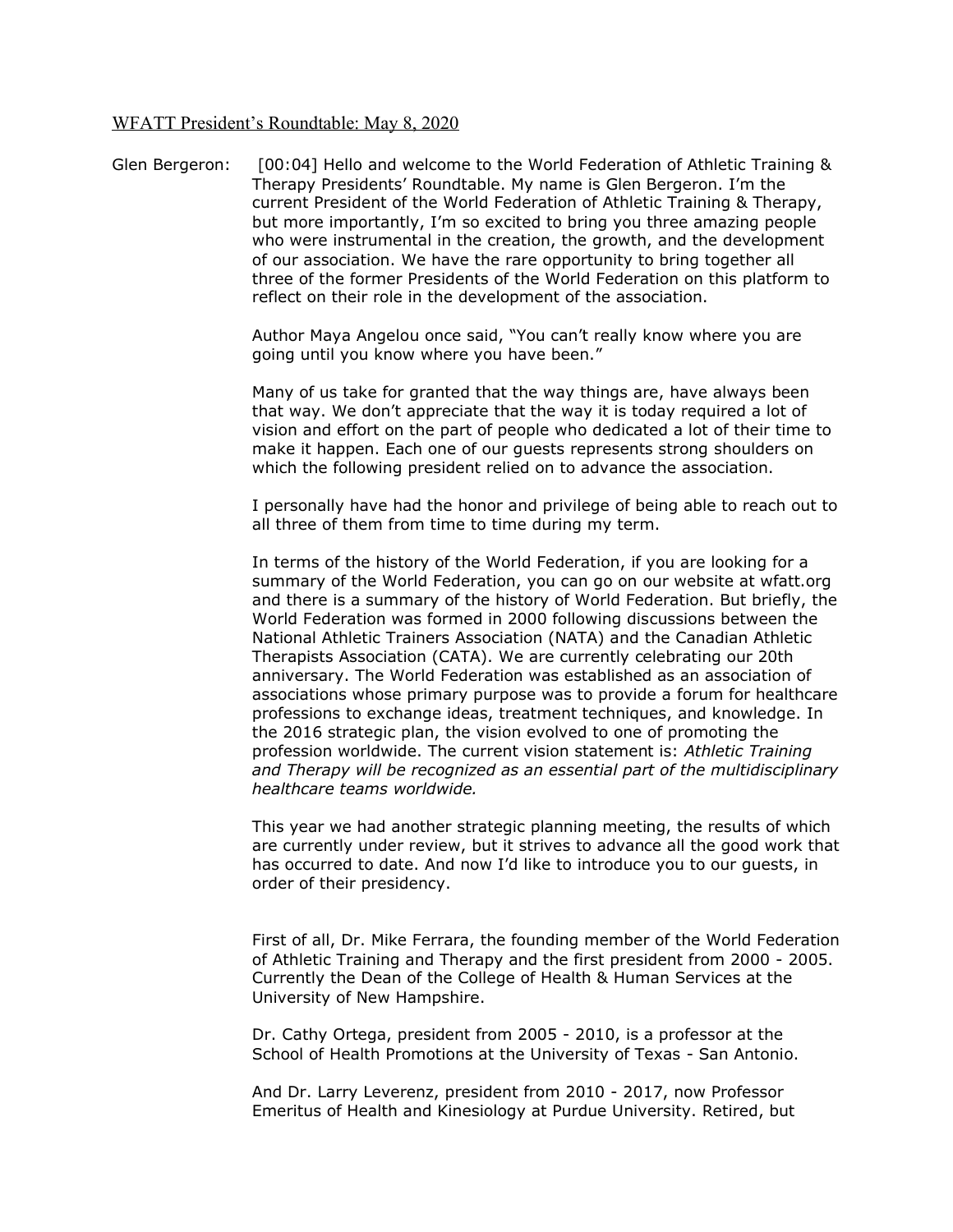never stopping, he is now a member of City Council of West Lafayette, Indiana.

To begin with then I'd like to maybe start with Mike as again the founding member. You were there at the very beginning of the thing and I'm just wondering Mike if you can maybe reflect on what it was like to start a whole new international association.

Mike Ferrara: [03:13] Sure Glen. Thank you for the wonderful introduction about the history of the World Federation and where all three of us played a part. Cathy was part of the initial formation of the World Federation and Larry came in part of it as well during those early years.

> It really started as a vision of the NATA and president Kent Falb and he wanted to know if we could globalize the profession of athletic training and therapy and at the time he gave us three questions to investigate.

Could there be a global education system? Could there be a global credentialing system? Could there be a global organization formed?

We had two world congresses in 1998 and 1999 to review what was happening in the world to address those three different questions. We had obviously, the United States and Canada involved, but we also had representation from Japan, Taiwan, United Kingdom, Germany, Spain, a whole variety of different countries at that period of time. And at the end of the 1999 Congress the answers to questions one and two were at that time, "No, we couldn't form a global education and credentialing model but, yes, we could form a global organization."

There the World Federation of Athletic Training was born in June of 2000 at the NATA National Symposium in Los Angeles. That was when we held our first World Congress as well and that was a celebration of the birth of the World Federation. There were so many people who were involved in the formation on the World Federation: Dexter Nelson, yourself Glen, Joe Piccininni, Gene Verel, Cathy obviously, Tony Bove from Spain. The names go on and on and on of the folks that were involved in doing it. The thing that was really neat is everyone just rallied around the concept. We needed to have a forum for globalization. We needed to have a forum for internationalization for people to come together around health care for the physically active and athletes. Even though we all did it a little bit differently we all had the same philosophical base.

- Glen Bergeron: [05:26] That's great. We will ask some questions that will relate to all of you now individually. Maybe we start again with Mike if you like. So, the first question I would ask you, and I think I ask myself this, why did you accept the position/role of President of the World Federation in the first place?
- Mike Ferrara: [05:49] During that period of time for me, I was very involved in the international scene of sport. I was the Director of Medical Operations for the 1992 Paralympic (USA) Team in Barcelona Spain. In 1996, I was Director of Medical Operations for the Atlanta Paralympic Committee.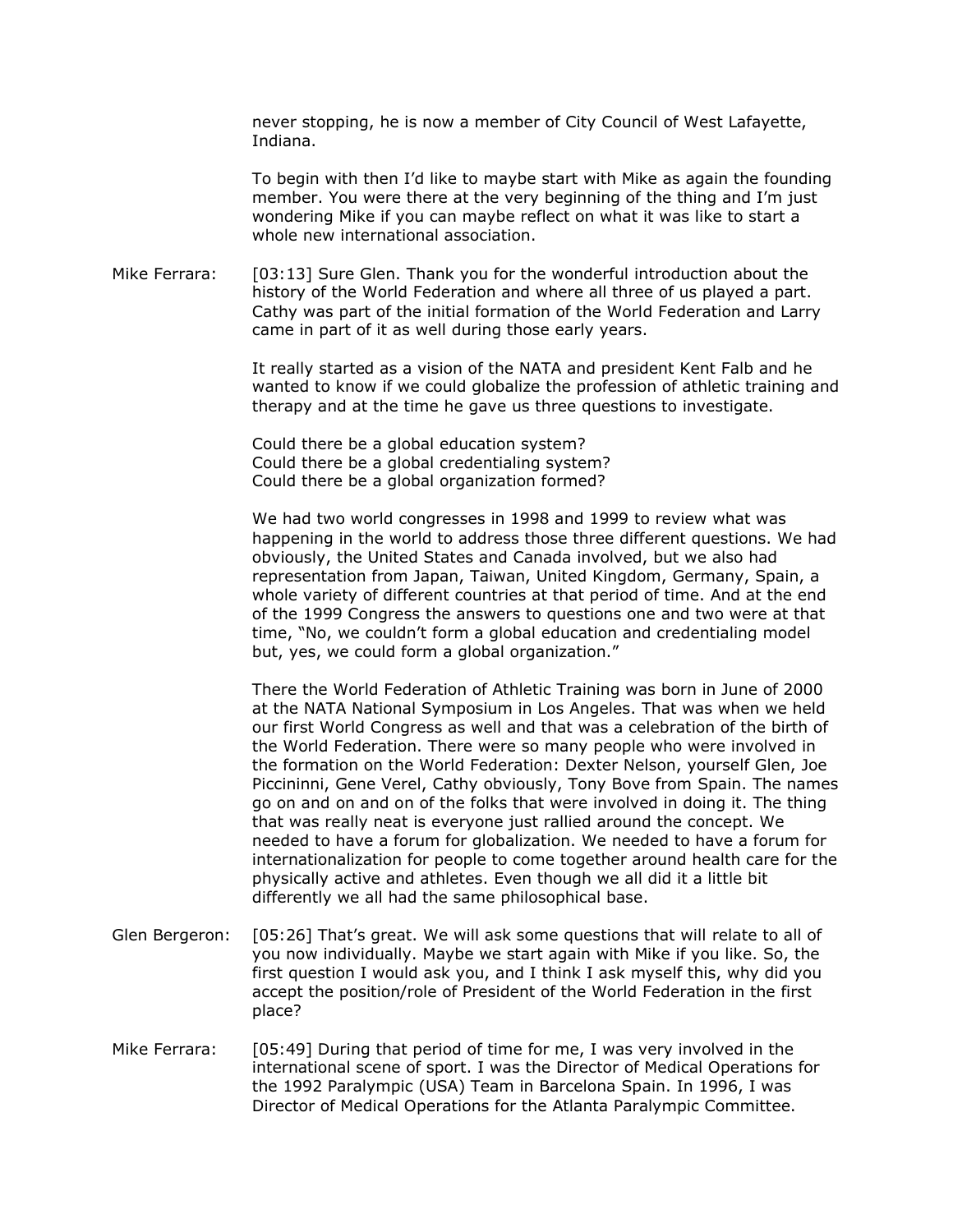During that time frame I also served on the Sports Science and Sports Medicine Committee for the International Paralympic Committee. So, I had all this international experience but I wanted to apply it to my profession. And when the opportunity came from Kent, you know, he put out the call for someone who was interested I put my name in. I said, "Yeah, I'd kinda like to do that." Fortunately, it worked out.

I look back at the experiences that all of us have had as presidents of the World Federation as with any leadership position there are ups and downs, but you only remember the ups. We had a lot of good times, and I think we created from the beginning and through Cathy's term and Larry's term and now your term, we've created a strong foundation. The beginning to form the base and we keep building upon that as we move forward.

- Glen Bergeron: [07:00] Great. Thanks very much Mike. Cathy, of course, you had some big shoes to fill, and you had to ask yourself that same question. So, why did you do it?
- Cathy Ortega: [07:10] Actually, I'll credit Denny Miller and Eve Becker-Doyle because at that time it was 1993. They started the International Committee for the NATA and it was really those individuals, those board of directors, looking globally to see what was happening. We were getting globalization of different professions and that was kind of their goal. With that international relations committee, I was tapped to serve working on the professional women's tennis tour. So, I had some insights as to what was happening around the world and people on that committee were tapped if they had some exposure to international sports, international relations and so that was in '93 and '95.

As Mike said that Kent Falb came in and expanded our question and our mission. It seemed a natural fit. I had the mentorship of Eve Becker-Doyle, and all those people that Mike has mentioned: Dexter, Jiro Shikakura (inaudible). So, it seemed almost a natural progression. I was involved to see what was happening, see what was going on and just decided it was my turn to step in.

- Glen Bergeron: [08:27] Great! Well we are certainly glad you did. Larry, how about yourself?
- Larry Leverenz: [08:32] Well somewhat like Mike, I had some experience or was working clinically with winter sports internationally and was very interested along those lines. Also, Cathy brought me in on some committees and working in other roles with World Federation. It just seemed like a good way, a natural move. I also began then developing study abroad programs here at Purdue for our athletic training students (inaudible) to China. All of that put together in meeting people and building relationships globally just seemed like a good thing to do and a way to serve the profession.
- Glen Bergeron: [09:30] And you did it for seven years. Longer than any one of us. Either you were begging for punishment or you were really enjoying what you were doing. Again, we thank you very much for having done that.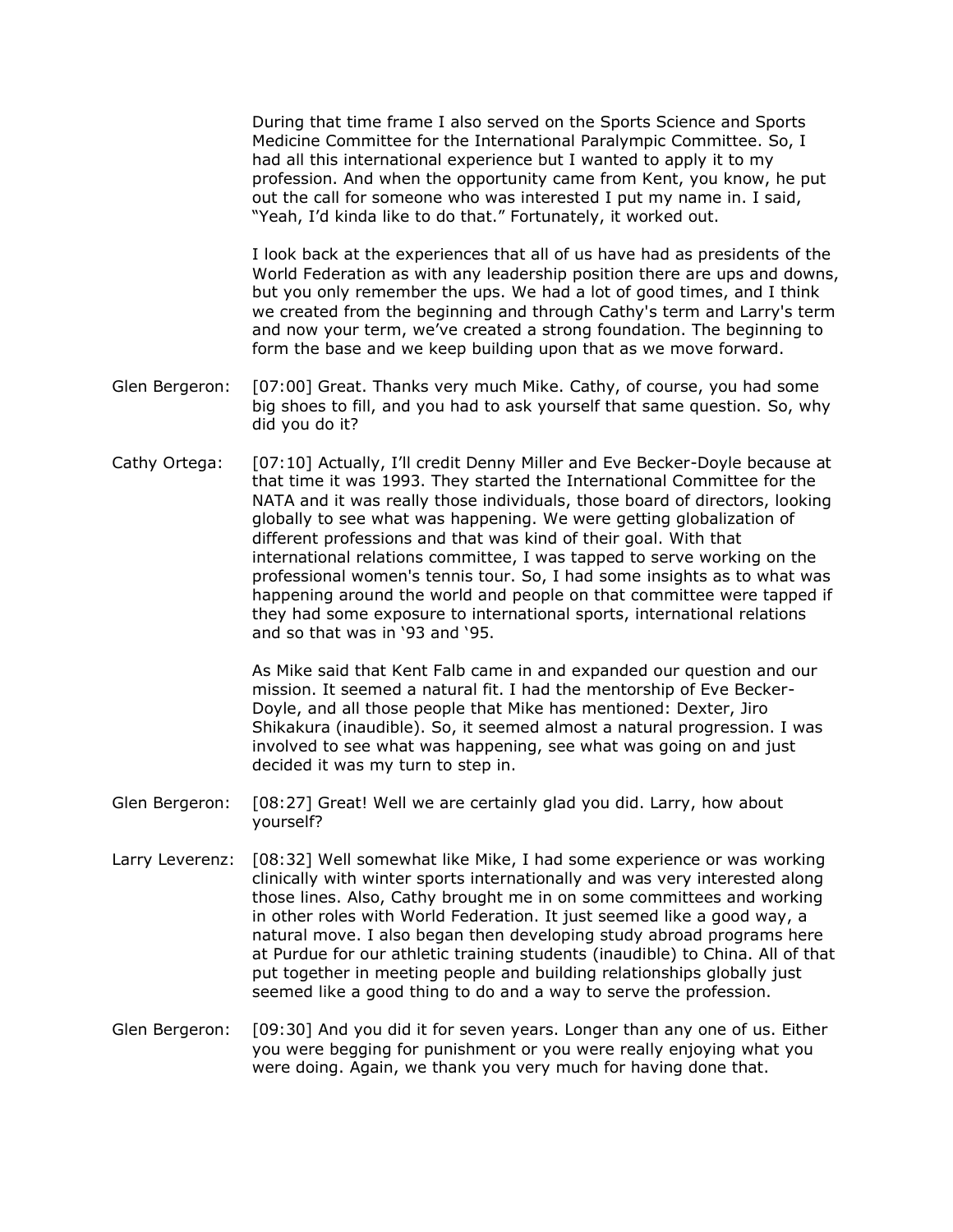If we might just go back and give you a little bit of time to reflect on some of the highs and lows of your presidencies. What were some of the things that really stand out to you? I know Mike you indicated we remember all those highs and not so much the lows. Sometimes we learn more from the lows than we do from the highs, so if you can reflect on some of the things that happened during your presidency that helped vault the association to where it is now.

Mike Ferrara: [10:12] I'll start on that. The highs - number one were the people. Things couldn't have been done without the volunteers and members from each organization. Each of us mentioned different folks, Jiro Shikakura, "E" or "Izumi" (Hideyuke Izumi) from Japan, Tony Bove. It was the people. It was the commitment to seeing this idea become a true federation. That to me was the biggest joy.

> I think number two would be the birth of the organization in 2000 and seeing it move along, along with the world congresses that we did in (2003 in Canada, 2005 in Scotland) and seeing those go along.

I think number three was the creation of the Mutual Recognition Arrangement where that actually started answering those questions that we were originally charged with, in that could you have a global education system and could you have a global credentialing system? The MRA was that first flora in saying yes, we think that is possible. If you look where we are now in 2020 it's more of a resounding yes that we think it is really possible to have that.

- Glen Bergeron: [11:32] Great. Great. Cathy, do you have some? We will move it along chronologically here.
- Cathy Ortega: [11:40] I guess it's a bit of the progression when Mike was talking to me about taking over his position on the World Federation he said that exactly, that he had given birth to this organization and would I be willing to take it into adolescence. I remember that. Then I handed it off to Larry as a teenager.

Some of the highlights - Mike hit upon it - every time we had a World Congress I thought, "Wow, this is fantastic!" I took over as President in Scotland, Edinburgh, and what a wonderful meeting we had with the Royal Sergeants going through that museum. Just the history. Then we went to Japan and that was another wonderful hosting by JASA *(Japan Sports Association)* and JATO *(Japan Athletic Trainers' Organization)*. So, I think each of the World Congresses that we had stand out in my mind as always bringing people together and we found out we had more in common than we had different.

It particularly came to the fore in 2009 when we had the World Congress in San Antonio. We had the education symposium that Larry actually helped to moderate. That's really when those questions that Mike has just spoken about changed a bit with regard to their answers. We realized, "You know, this is possible." Because we looked at education and what people were doing around the world, in China even, in Mexico, in different parts of the world and we were more alike than we were different. So, it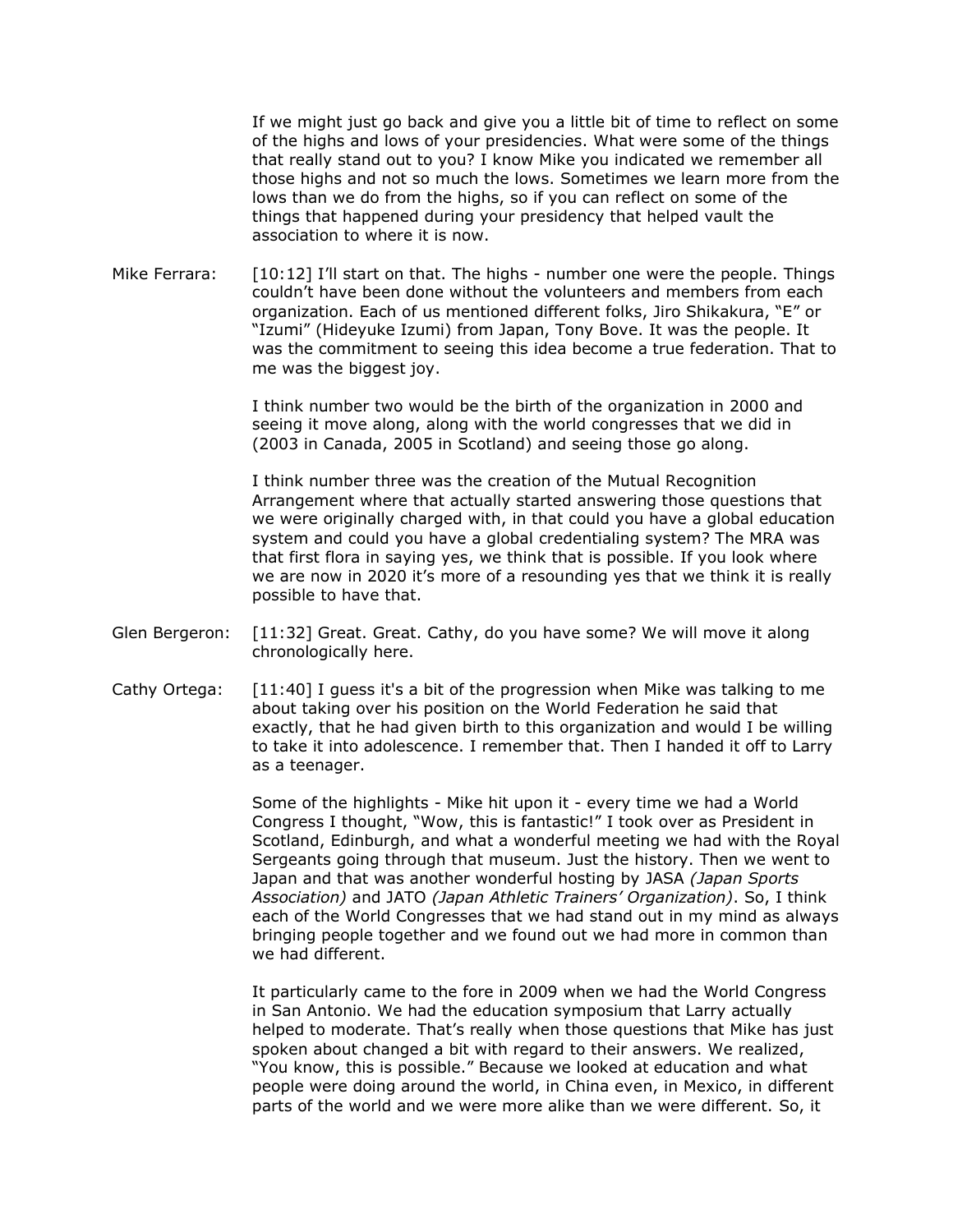really helped to change our insights and I think it's part of the world changing as well. We really were more close together than we were apart.

I'd say those were some of the really big highlights. Realizing that everywhere we went, all the people we met, a lot more alike than dissimilar. I'd have to say the trip to Mongolia was outstanding. We met with the Mongolian Olympic Committee, the director of whose name was "this" long on paper and then he said, "Call me Otto." I'll pass off to Larry.

Larry Leverenz: [13:41] Building on what Cathy said, I think that 2009 summit that we had on educational programs really began to build a little bit of momentum in the development of educational programming around the world, and I think, during my time, to see those educational programs begin to develop (inaudible) and to really foster a creation of something that is akin to athletic training/athletic therapy in other countries.

> Cathy worked for years with Spain and finally they came around. Greg Gardner was working in Jordan for many years and we now have a relationship with them and have done some work there. The interests from countries that you wouldn't have thought of as bastions of athletic training and therapy are beginning to grow, and I think it's really been exciting to watch that.

I think that part of that has been World Federation playing a role in fostering those relationships that have gone on for years and years that Mike talks about. The bottom line to all of what World Federation has done has been building those relationships and really having people get to know each other in the world of sports medicine globally.

I will say as a low, we had the 2013 World Congress was to be in Italy and because of the financial situation in Italy they had to back out. Just as an example of the relationships, ARTI *(Athletic Rehabilitation Therapy Ireland)*, the Irish group, stepped in and said, "We can't do it in '13, but we can do it in '14" and they joined forces with their physicians there and had a wonderful meeting. But picked up the slack and we moved right ahead and hardly missed a beat.

It's that kind of thing that really makes it worthwhile to serve in the position.

- Glen Bergeron: [16:35] Great. It sounds like, you know I hear of this sort of evolution between the three of you. It was just stepping, moving one thing along, moving it along, moving it along, and you had the teenagers Larry and now I've got these millennials.
- Mike Ferrara: [16:52] One thing Glen, if you think about the history, it's just the name of the organization. You know when we were thinking about this back in 1999, Cathy was a big part of this conversation. We went around and round. It was easy to create the by-laws and the purpose of the organization, but what were we going to call it that would be reflective of what we do worldwide?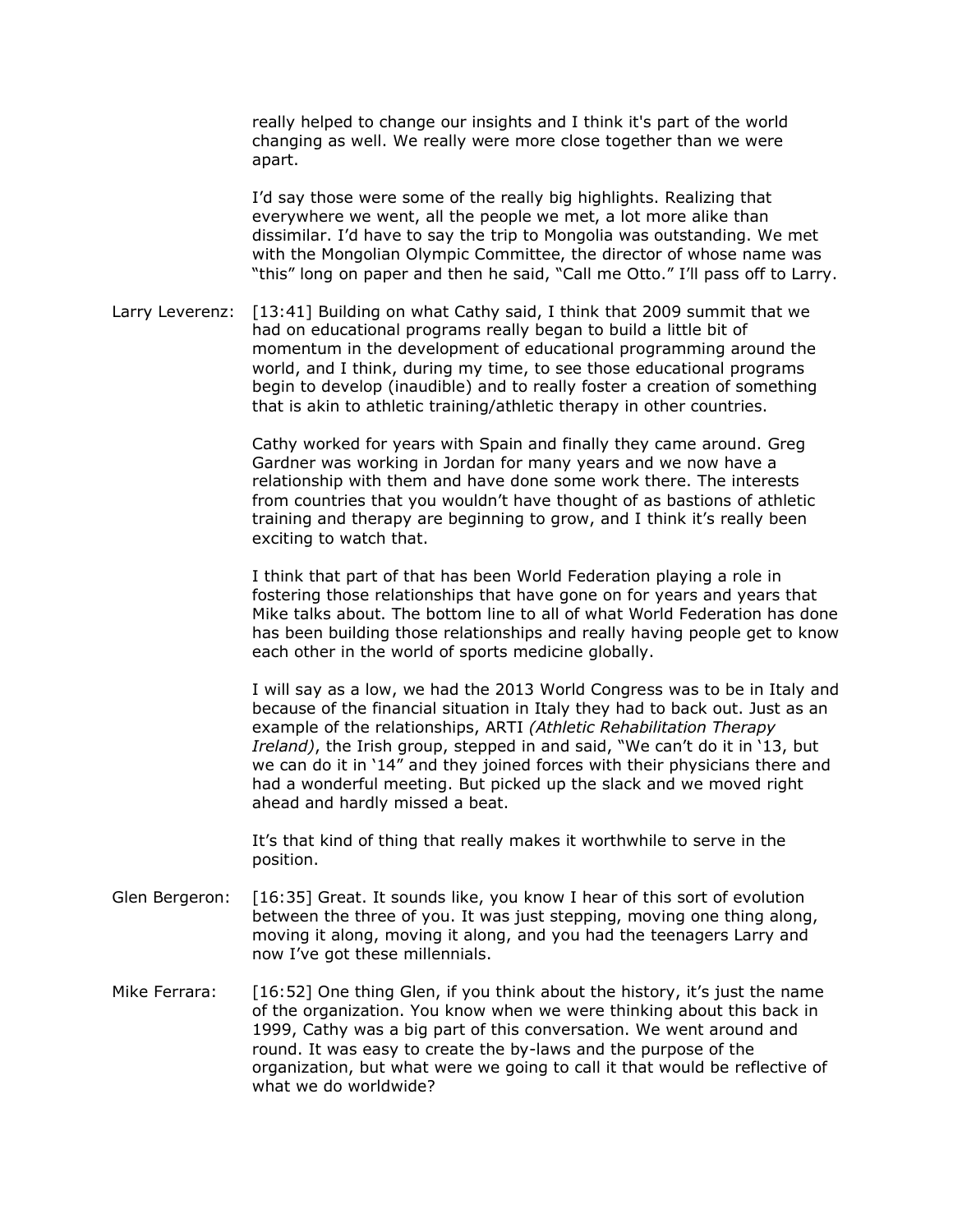Originally, we were thinking of just calling it the "World Federation of Athletic Training," but the word training doesn't translate and it's just not a good term. Through the collaboration, we have with the Canadian Athletic Therapists Association and Dexter and Joe, it was said we have to put "Therapy" in the title and that's how we became the World Federation of Athletic Training and Therapy. It really is a title that reflects better what happens worldwide and be inclusive of everyone who's involved in the healthcare profession.

- Glen Bergeron: [17:52] That's why every time I say it I have to take a nice deep breath and say, "Ok it's the World Federation of Athletic Training and Therapy."
- Mike Ferrara: [17:59] Really, and Cathy may want to comment on it, but it was really quite a discussion. It took almost 90% of the time, is "what is the title" because that sets your foundation of what you are and what you believe in. You know you do your vision and your mission statement which are all important, but you've got to have a good description of what you are in terms of your titling.
- Glen Bergeron: [18:19] I know Dexter mentioned a number of times saying that discussion was quite animated for a long time.
- Cathy Ortega: [18:28] It continues to be. Every time we have a European member sitting around the table at the annual meeting it comes up again. "You know the word 'training' is not translating." We say, "yes we know."
- Mike Ferrara: [18:41] But it was an important discussion to have. It was important to bring everyone to the table to get there and I think that is why the World Federation continues to be successful - because it's inclusive.
- Glen Bergeron: [18:54] As we said, it is an association of associations so it's all about relationships between those associations and what makes up those associations are people. So, it's a question of having these people relationships. So yeah, I totally agree with that whole prospect. You said initially the best thing is the people. Trying to create these relationships and get to know people worldwide is an amazing experience.

I wonder if maybe you could indulge us a little bit and pat yourself on the back a little bit by just giving us an example of one of your greatest accomplishments as being the President of the World Federation. Hopefully it's not redundant of some of the other things, but is there something that stands out as "I remember doing this, and this was something that I worked hard at getting it done?"

Mike Ferrara: [19:43] I was going to answer a different way until you added the last part of it. I'll start with two things. I think from an organizational perspective again I point back to the Mutual Recognition Arrangement because I think that really set the stage for what Larry talked about earlier about global credentialing and global education. That started to show that there is equivalence across the board between and among countries and there is some flexibility in doing that. So, I think that was a piece.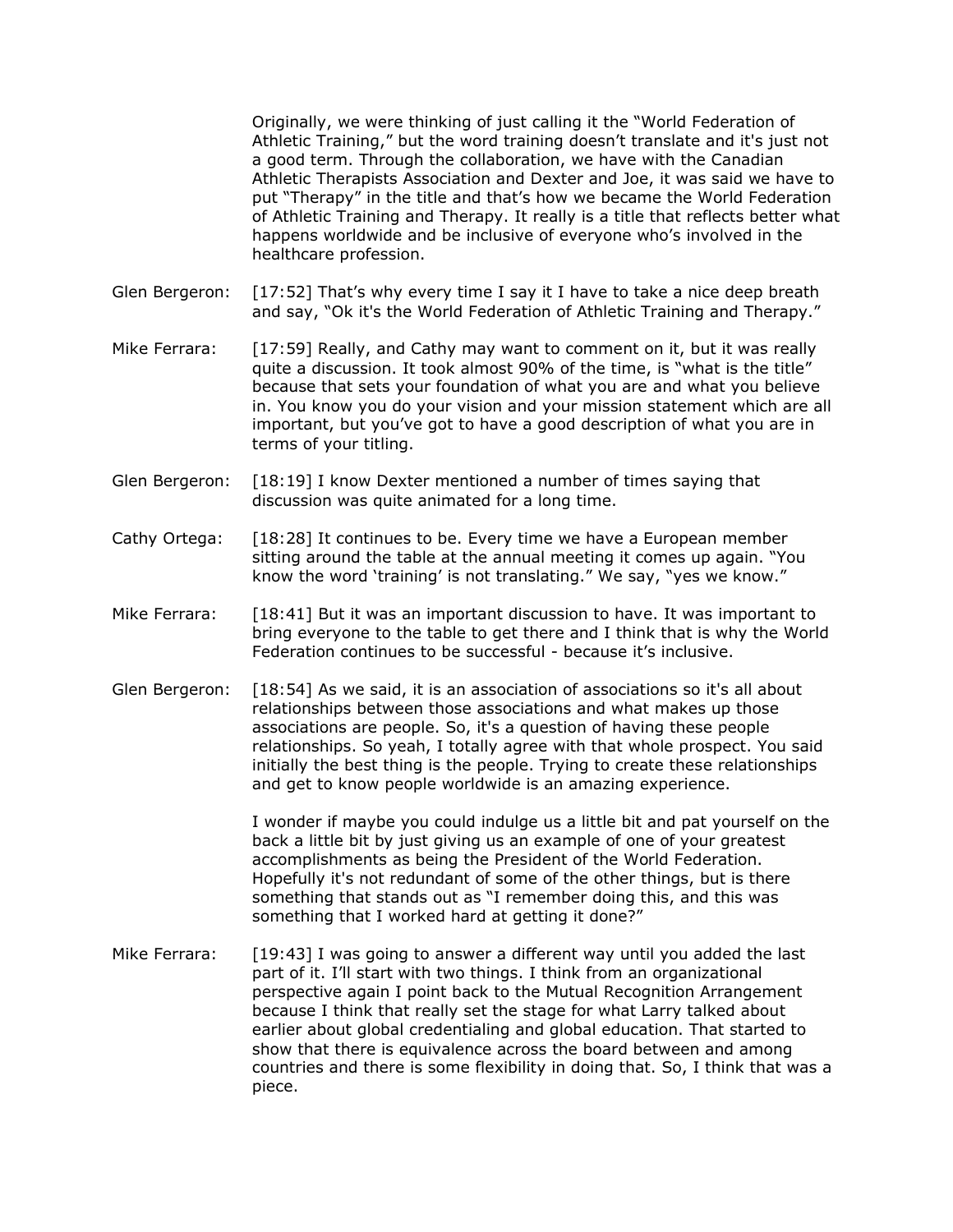I think from a personal perspective was when Tony Bove invited me to Barcelona when he was getting a big award from President Samaranch from the IOC. He had a huge standing in Barcelona, first with FC Barcelona Basketball plus as being their head medical for their Olympic team and to be invited to that ceremony and be a part of that for me was personally rewarding during that period of time.

- Glen Bergeron: [20:47] Would've been an amazing experience. Cathy, anything bounce out at you?
- Cathy Ortega: [20:55] Mike threw out two things and that was my idea as well. Two things come to mind. One of the charges I had for myself when I became president was to try to establish some financial stability for the World Federation, and so in doing that working with the staff at NATA was quite helpful - their marketing staff - looking for some of those relationships and so the founding sponsor of the World Federation turned out to be *Johnson & Johnson*. It was really a critical point because they were also the sponsor of the Olympics that occurred in China, the Beijing Olympics. Typical of everything that happens with the World Federation, with the integration of all three of you actually in everything that occurred, we worked with Mike Ferrara, with Larry Leverenz, with Canadian Athletic Therapists Association's Dexter Nelson did those workshops to really get the Chinese up and running and ready to do the Chinese Olympic Committees. When we went over they had no concept of taping for prevention, on-field emergency care, what that really meant, so we did a series of workshops. I am really proud of that but it wouldn't have been possible without Larry Leverenz's connections in China and Beijing, and without Mike's expertise with being able to present these big events but also workshops and keeping those relationships going. So, I'm really proud we did that and I'm really do give credit to the World Federation and all the associations that are members for helping the Chinese Olympic Games to be such a success.

The other thing was the facilitated discussion that we did in England when England was having several organizations trying to get, as Steve Aspinall would say "HPC recognition," we actually sent Larry, sent Richard Demont, some folks from Canada, some folks from the US went over there and even from Spain and had a big roundtable and had a nice almost a summit, actually that's what we called it an Educational Summit and brought people together to talk and I think that's what the World Federation has been about: facilitating membership interactions, and those relationships. But if it wasn't for the three of you who are right now having this discussion I don't know if any of that would have happened. But I am proud we were able to do that.

Glen Bergeron: [23:17] Good for you. I remember, just as a side note, when Mike Ferrara and I went in to do a taping lecture in Beijing, and we walked into a room and there were 200 people in the room each with a roll of tape in their hand and we go, "What are we gonna do with this?" It ended up working out pretty good. We were just blown away. There were just 200 people sitting in a room. Teach us how to tape.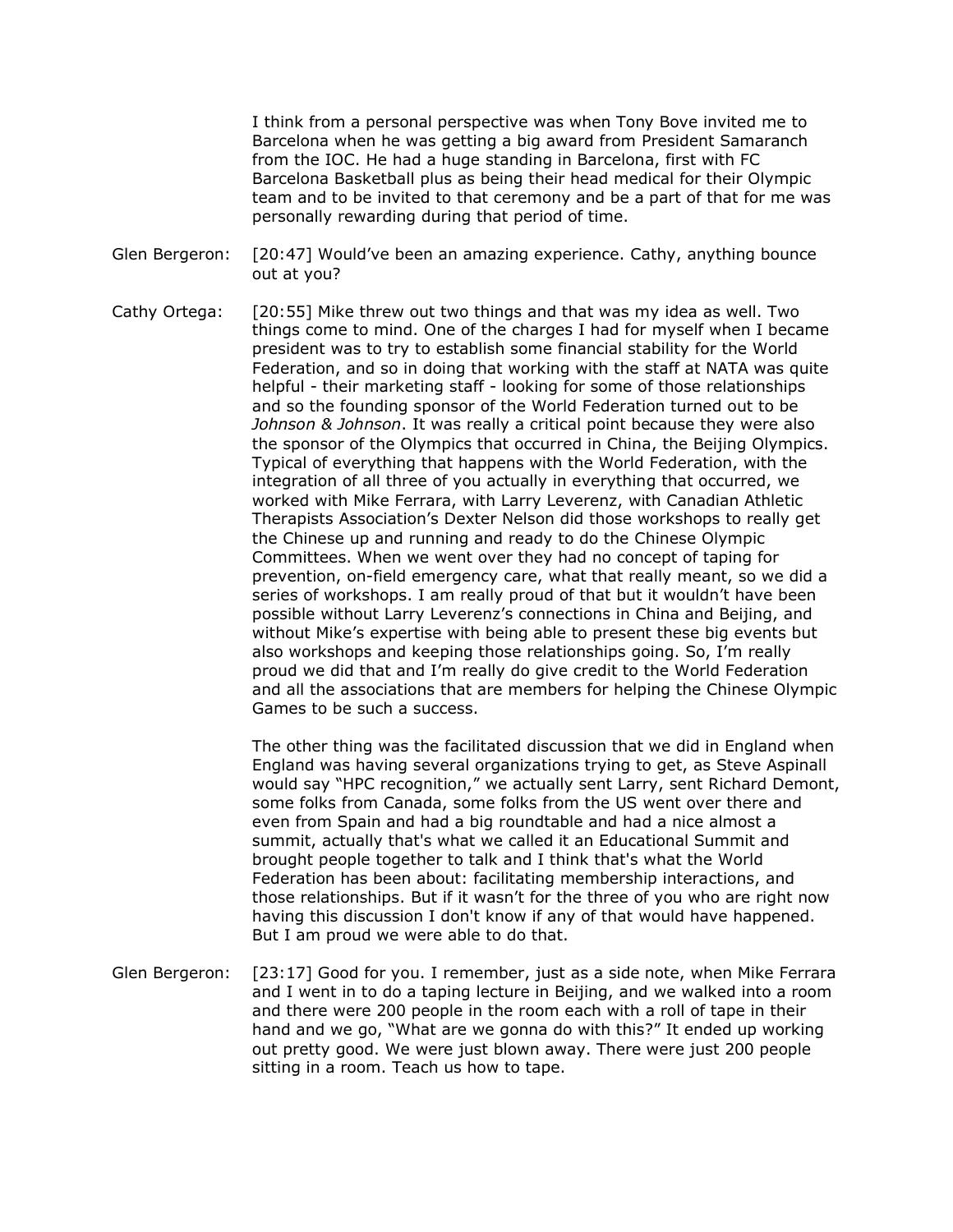- Cathy Ortega: [23:41] Well Larry, weren't you and I at a dinner and the president of the university sitting there with us got a phone call and all of a sudden, he hung up and said, "There's going to be 100 people instead of 50 tomorrow."
- Glen Bergeron: [23:56] Larry, what strikes you the most?
- Larry Leverenz: [23:59] Well I think again it's this kind of theme of building on previous accomplishments. I think probably my biggest accomplishment was the development of the Program Recognition Guidelines which allowed us to define the essentials of an athletic training/therapy educational program. Greg Gardner led the effort there and was very instrumental in getting that done, meeting with people around the world and trying to develop a set of guidelines that we could give an institution that said, "Okay, this is what an athletic training/athletic therapy education program might look like." What were the essentials of that program? So, we put that out there and Glen you know that you and I are working with the current education committee for World Federation in revising and updating those guidelines. (I'm) looking forward to that.

Continuing the theme of two things instead of one, Cathy mentioned funding. Funding has always been a challenge for World Federation. During my presidency, that funding from *Johnson & Johnson* ran out, and it was kind of a gentleman's agreement anyway. We worked very hard and I worked with Brett Mueller and now have brought Brett on and *Mueller Sports Medicine* on as a sponsor, an official supplier for the workshops that we do around the world and I think he's become very excited about World Federation and what we're doing. I think it really gave us a boost toward financial security, certainly more than we had before. Certainly, you have built on that too, Glen, and put us in a very good situation now financially.

Glen Bergeron: [26:30] Yeah, we do have to give real thanks to *Mueller Sports Medicine* because they really did take a leap of faith. I remember being in those discussions. They were looking at other options for other opportunities and things and they said "Okay, let's try this for a year and see how it works out" and to their credit they've now come on and the contract we actually have with them now, it's been changed - it's an ongoing contract - it's not a yearly contract. It just keeps running itself year to year until somebody decides otherwise. So we don't have to negotiate it, we just amend it with names, things like that, dates, so we're very, very fortunate to have Mueller on side to do that and provide us with that sense of financial stability to keep the association running the way it should. So, I want to give kudos to them when I have that opportunity. Thanks very much for saying that, Larry.

> Are there any things that come to mind when you say there were some huge challenges that you had to overcome at some point in time? I know some of these things might be redundant, but there might be some things that said, "You know what, there was this one thing that we really had to struggle to try and get over that and once we did things were fine."

Anybody got anything there?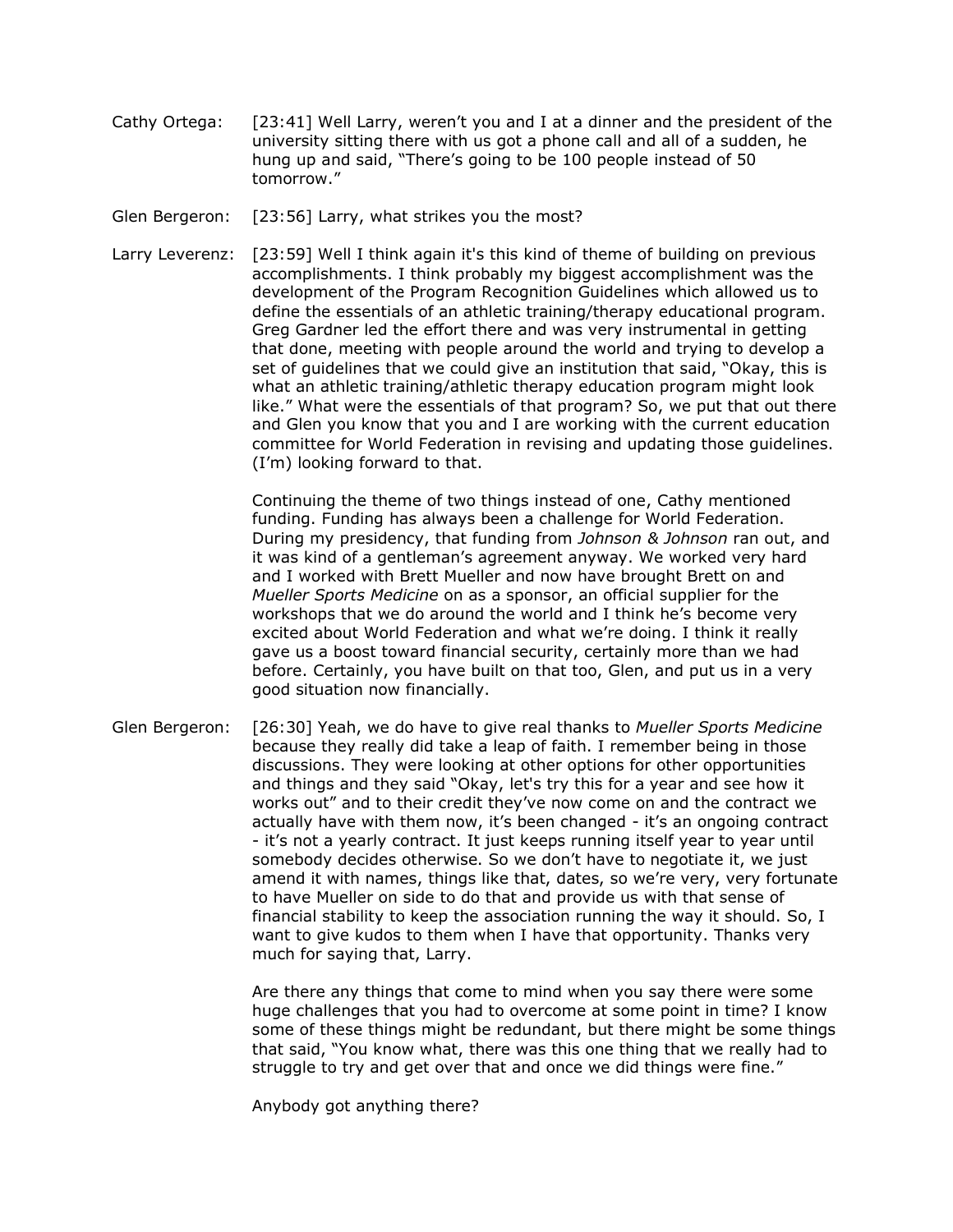Cathy Ortega: [27:50] I'll jump in and refer to that education summit again, the one that we had in the UK. I think that was just really, really helpful from a learning perspective because it really gave me insight as to what our purpose is. Yes, we had our strategic plan, we had our goals but really, I think of the analogy with Star Trek, that prime directive of go in, but don't change. Advise, facilitate, you have to let the natural progression. I always think of Star Trek with the World Federation.

> Really, that was an interesting time because we had membership organizations all wanting to be members of the World Federation and we had to think through what is our purpose here and is there a problem with having all these groups in and how do we get the best outcome for everybody. Then we realized, "You know what, we don't get the best outcome. It's not our decision. It's not our place." We just facilitate and allow the country to decide what they're going to do. Those organizations are the ones that should be in charge. But that was at different times a bit of a stressful, tenuous, time and I'll say for a period of a year or two years. And luckily all those groups came together and had some good discussions and they found their way forward and I'm proud of that, but I think it was learning for us and we learned from our members because that's what this is about. It's an educational model and really it transforms the learners and the teachers and everyone involved.

- Glen Bergeron: [29:27] That's a very good point. As I said at the very beginning this is an association of associations and it's only as strong as the strengths of the member associations, so we have to make sure we foster and facilitate their growth and development, so they're strong and therefore we're strong. But we can't force it. That's a good point. Larry? Mike?
- Larry Leverenz: [29:52] Sure, I'll jump in. I've already mentioned the financial challenges and I think during my time there we were seeing growth. We were seeing people wanting us to help them in different ways, and certainly I think the challenge was to come up with financially how could we do that and at the time we basically had to go to the NATA and we were very much, somewhat of, a committee of the NATA and we were very much under their guidance and under their wing. Certainly, NATA really helped World Federation and World Federation could not have survived without their financial help. I don't mean to downplay that at all. But in order for us as World Federation to do the things we wanted to do and to build educational programs and develop organizations within different countries we had to have some finances to be able to do that. Certainly, that to me was a huge challenge trying to get that done. Hopefully we at least set the groundwork for that and moved on. As I said Glen has reorganized some things and now I think we are on pretty good ground.
- Mike Ferrara: [31:38] So, for me the biggest challenge but the biggest reward was developing the organization. You know we started with an idea back in 1997-98 and in two years to take a blank piece of paper and to fill it in with beautiful lakes and trees and mountains and make a fledgling but vibrant organization. We originally started out with seven different charter member organizations and at the time we had to make decisions. Who is a member? Should a member be an individual or should it be an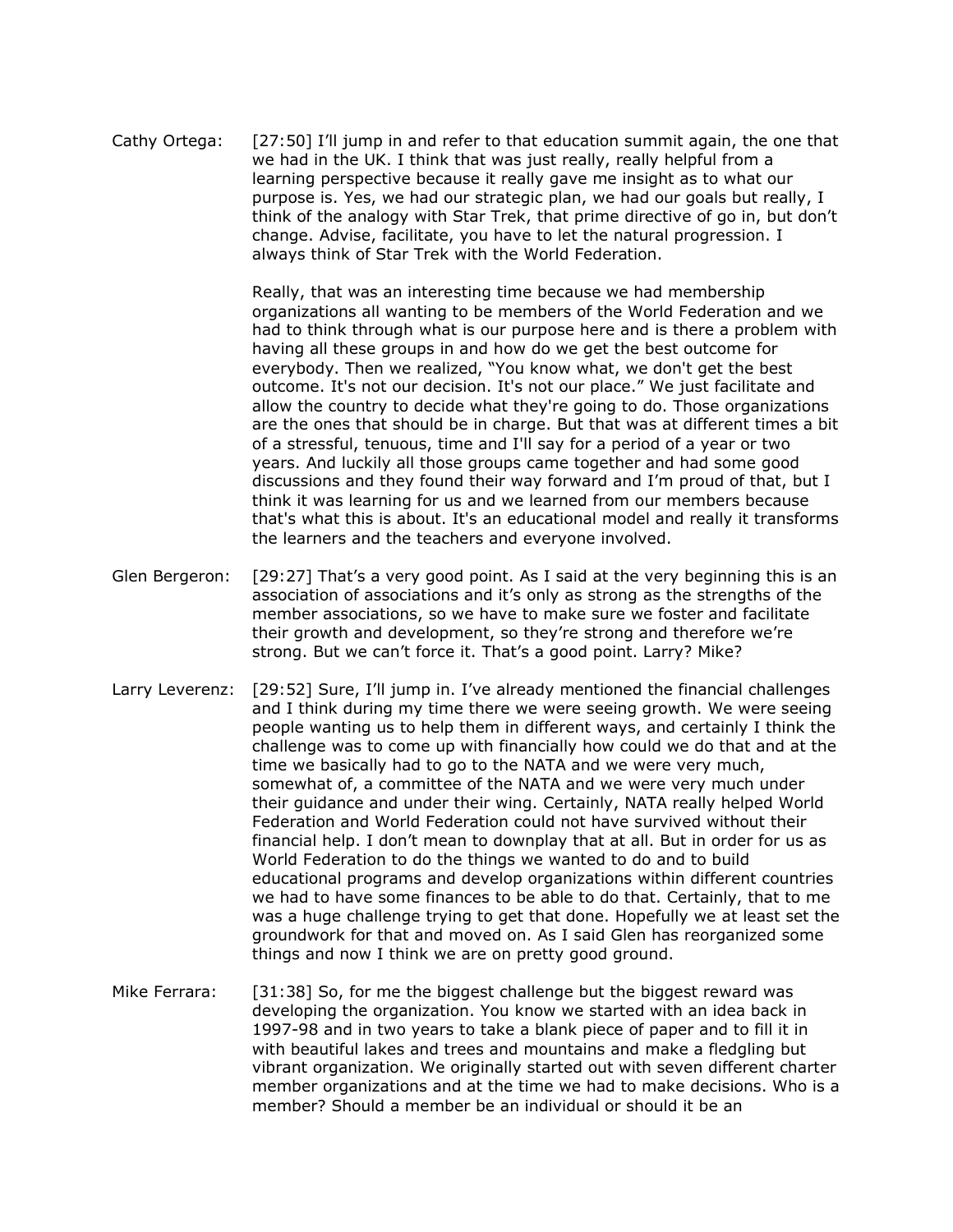organization? We spent a lot of time discussing which way we should go and the pros/cons associated with it. Those decisions that we made back in '98-'00 in terms of the form and structure of the World Federation evolved into what each of you are dealing with, so all your problems actually fall back on me. That was what we thought was the best model at the time, was to be an organization of organizations, like what FIMS *(International Federation of Sports Medicine)* does within their organization and copying that model a little bit.

Over that two-year period from '98-'00 and 2001, there are a lot of things going on to try and make us an organization and during the early years we had great financial support from the NATA. They were fully invested in what we were doing, but things changed over time to Cathy's and Larry's presidencies and presidential priorities changed within each of our organizations. We had to be nimble enough to adjust to it and fortunately Cathy, Larry, and now you Glen have taken that mantle, figured out how to do it, and keep it as a vibrant organization.

- Glen Bergeron: [33:27] Thanks to a lot of the work that you've done. You mentioned that you started off with seven members, now we like to boast that we have 41 members. We are in 11 different countries, four different continents, and represent over 50,000 athletic trainers and therapists. So, it's a true tribute to the work you have all done in that regard, and really the interest that all of our associations have really stepped up to the plate and made it all happen. So, having said all that, I'm just like to get some insights into a little bit of a reflection from you but also a little bit of forward thinking in terms of what have you seen happen in the time period throughout the last three presidencies in terms of development, but more importantly where do you see us going? And I'll leave it to whoever wants to start first.
- Mike Ferrara: [34:29] I think there is tremendous opportunity. I think because of the COVID-19 and the way it's impacted the world presents huge opportunities because you can't do it as a single group anymore. It's got to be an international collaboration and we need to work better together to strengthen our education system and strengthen the way we prepare the next generation of athletic therapists and trainers. I think borders are coming down. I think the use of technology such as what we are doing today gives us tremendous opportunities to strengthen education and strengthen the membership whether it be through formal programs, conferences, congresses, etc. I think there's a world of opportunity within that area. That's the first thing that comes to mind and I'm sure there are others.
- Cathy Ortega: [35:23] Just to follow up on what Mike is saying, that is a bit of what occurred to me too. I think we're realizing that not only are we quite similar but the world is a lot smaller than we thought and we are so interrelated. Part of the challenge, a big challenge, we have had is getting to South America. Getting to parts of the world. Getting to the Far East, some of those regions that really, really need assistance with on field emergency care, with keeping active populations safe, and I agree with Mike that we can now expand with the use of technology and this COVID-19 is making us aware that things people said were not possible, "We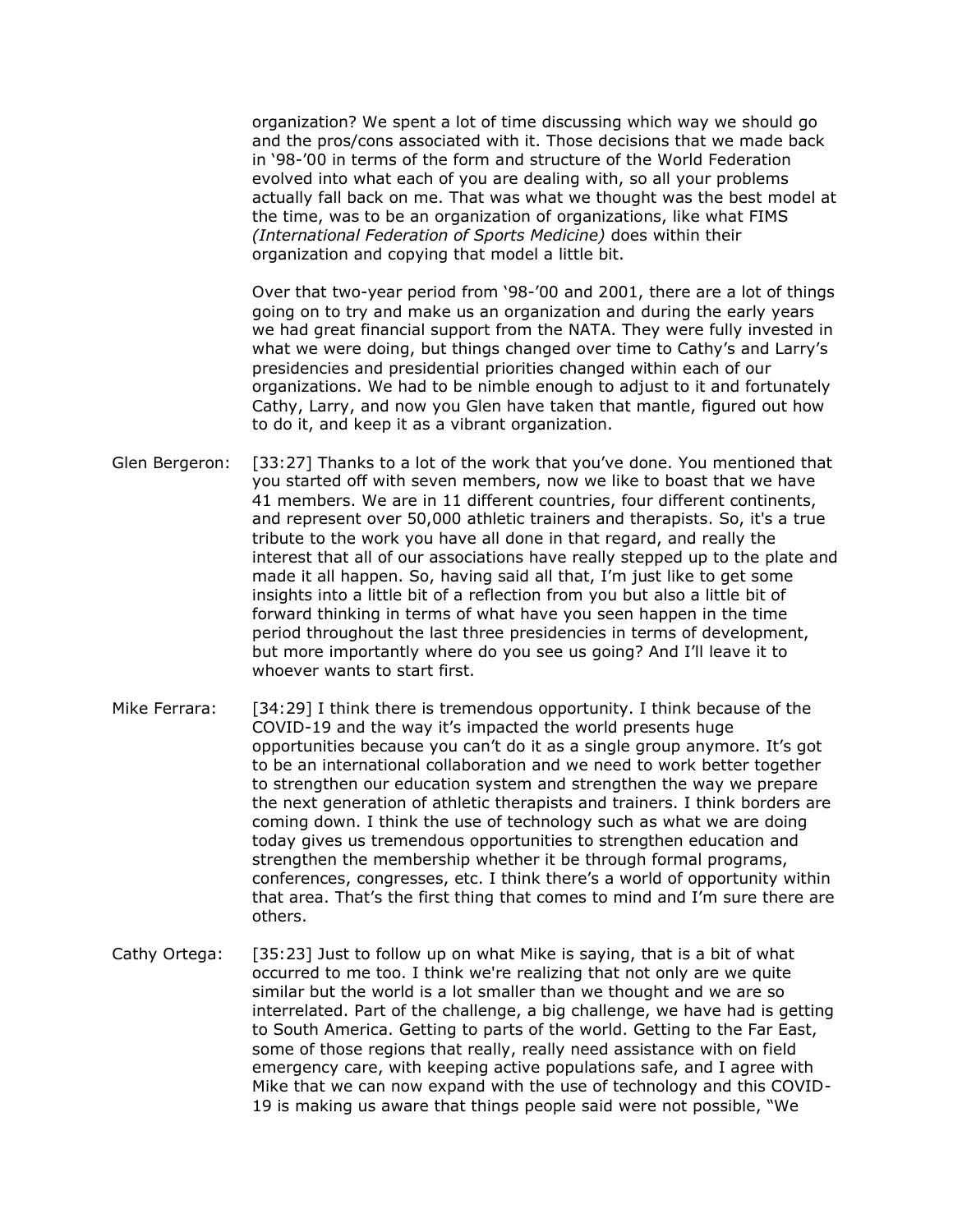can't do that. The regulations say…'' We've realized that those just get blown up because we have to and I think we just need to be a little more creative and really tap into the new generation that is quite good and creative to reach populations that we have more in common with than not.

Larry Leverenz: [36:24] Agreeing with both Mike and Cathy, one of the things that really struck me as I developed and worked with our own study abroad programs here at the University as well as working with the people around the world involved in World Federation is, as Cathy said, how small that world is now. The students always complained when we went to China about this 13-hour plane ride, but at the same time I keep telling them you jump on a plane in Chicago and 13 hours later you're halfway around the world. And that's how small things are.

> We have to, I think World Federation really gives the profession we are all in the ability to relate to others around the world. It gives us the opportunity to learn from people. We have people doing research in Asia and Europe and wherever and we learn from them. It doesn't all happen in North America and we have, I think, through World Federation begun to realize that.

> Right now we are seeing a lot of interest in World Federation. Glen, as you mentioned, we are seeing different nations, organizations within those nations, coming to World Federation and asking for membership or what do they need to do or how can we help them. I think all of that is just vital to our profession as it moves forward. To see the group of young athletic trainers that make up the Asia Pacific Athletic Trainers (Society) in China, Southeast Asia, throughout there and the work they're doing to promote the profession there. World Federation has a role in helping all of those people promote the profession and have it develop worldwide. I'm very excited about what's happening. I think you've seen as we've all talked there is an evolution that took place and it's not done yet. We are still moving.

- Mike Ferrara: [39:04] Glen, I think another point of pride of all of us, all four of us, is just seeing the next generation take the leadership mantle and seeing the development of others who have the same passion for globalization and the same passion for World Federation. You think back to students who each of us had under our mentorship and traveled worldwide but really training and preparing others to take on leadership roles and to be involved in the World Federation.
- Glen Bergeron: [39:37] This whole "smallness" of this globe just blows my mind away. Being in this position is the first time I've really had that connectedness to it. Just as an example Larry is in our executive meetings and we have them at 4:00pm Central Time here in Winnipeg in the center of the North American continent. At 4:00pm that means Daisuke Uematsu in Japan has to get up at 6:00am and Siobhán in Ireland it's 10:00 at night. So, he's just getting up, she's just going to bed, and I'm just getting ready for supper. Of course, we are all coming at it from a different perspective. One has just woken up and the other one has had a full day and I'm still somewhat energized. It's just amazing how we do that. On a daily basis,